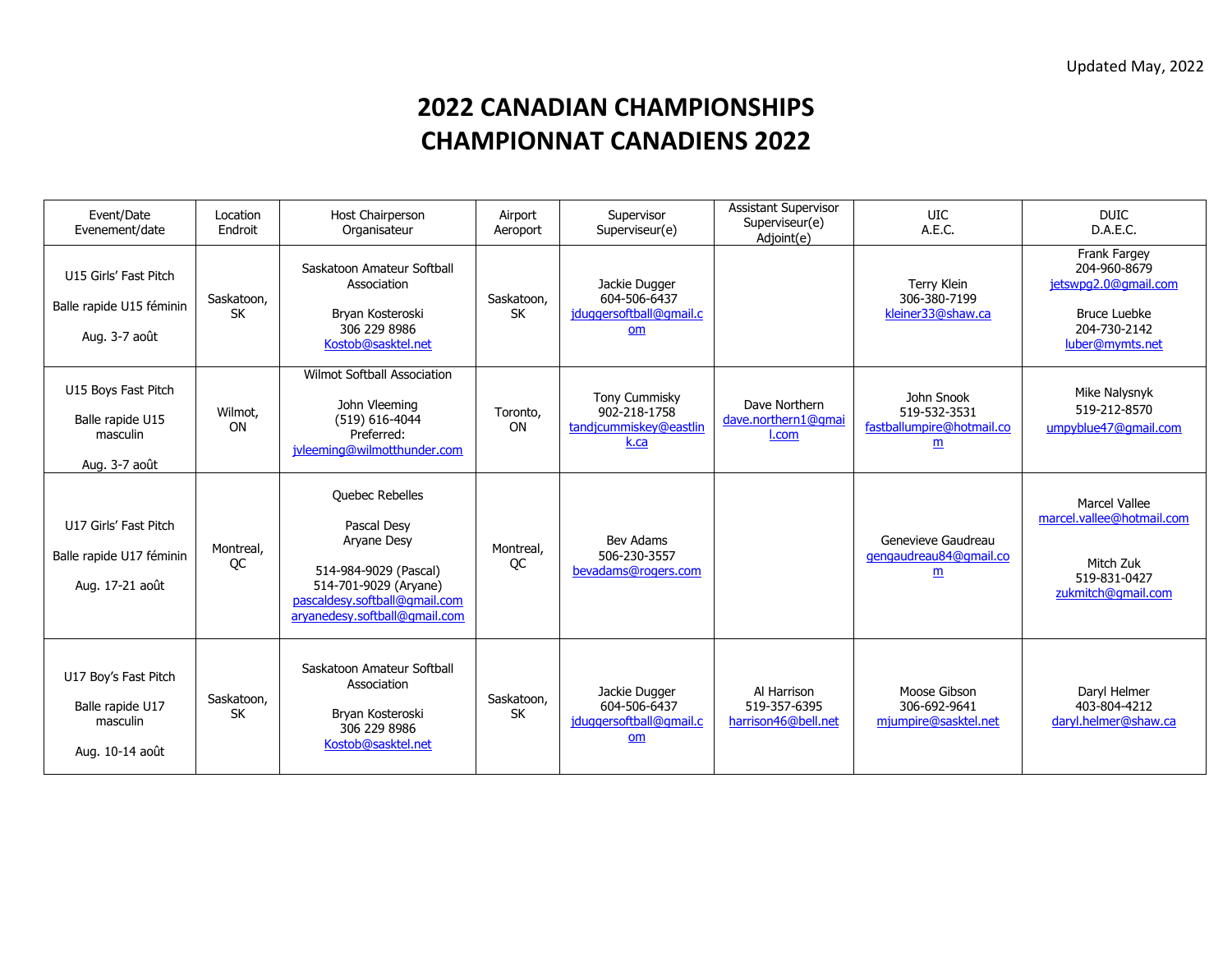## **2022 CANADIAN CHAMPIONSHIPS CHAMPIONNAT CANADIENS 2022**

| U19 Women's Fast Pitch<br>Balle rapide U19 féminin<br>Jul. 26-31 juillet          | Fredericton,<br><b>NB</b>   | Softball New Brunswick<br>Hillary Pineau (ED)<br>Matt Whipple (Chair)<br>902-978-0014<br>506-440-3155<br>executivedirector@softballnb.ca<br>technicaldirector@softballnb.ca | Fredericton,<br><b>NB</b>   | Larry Gould<br>506-363-5868<br>llgould0@gmail.com                           | Scott Searle<br>613-558-0311<br>Scottmsearle@gmail.c<br>om        | Daryl Way<br>905-840-4548<br>divaump@rogers.com                                 | Jennifer Keller Nelson<br>905-373-2178<br>Jenkellernelson12@gmail.com<br>Ray Blanchette<br>778-908-4068<br>ray4068@gmail.com |
|-----------------------------------------------------------------------------------|-----------------------------|-----------------------------------------------------------------------------------------------------------------------------------------------------------------------------|-----------------------------|-----------------------------------------------------------------------------|-------------------------------------------------------------------|---------------------------------------------------------------------------------|------------------------------------------------------------------------------------------------------------------------------|
| U20 Men's Fast Pitch<br>Balle rapide U20<br>masculin<br>Aug. 2-7 août             | Napanee,<br>ON              | Softball Napanee<br><b>Bryan Brooks</b><br>613-561-9271<br>U20napanee@gmail.com                                                                                             | Ottawa, ON                  | <b>Brooks Penrod</b><br>306-280-5229<br>brookspenrod.sc@gmail<br><b>com</b> | Paddy Fitzgerald-<br>Nolan<br>613-985-0699<br>fitznol@hotmail.com | <b>Brent Chadwick</b><br>306-640-9808<br>Chadwick.brent@prairiesou<br>th.ca     | Mike French<br>michaelumpire20@gmail.com                                                                                     |
| U23 Women's Fast Pitch<br>Balle rapide U23<br><b>Femmes</b><br>Aug. 10-14 août    | Saskatoon,<br><b>SK</b>     | Saskatoon Amateur Softball<br>Association<br>Bryan Kosteroski<br>306 229 8986<br>Kostob@sasktel.net                                                                         | Saskatoon,<br><b>SK</b>     | Lawrence Beatty<br>306-229-2042<br>libeatty@shaw.ca                         | N/A                                                               | Bonnie Gostola<br>403-652-4018<br>qostola374@qmail.com                          | Duane Bakken<br>306-545-3888<br>dibakken@sasktel.net                                                                         |
| U23 Men's Fast Pitch<br>Balle rapide U23<br>masculin<br>Aug. 2-7 août             | Carp,<br>ON                 | West Carleton Amateur Sports<br>Club<br>Shawn Williams<br>613-302-5019<br>shawn e williams@yahoo.ca                                                                         | Ottawa,<br>ON               | Keith Mclean<br>306-227-4599<br>keith.mclean@sasktel.ne                     | Sophie Bédard<br>514-242-4242<br>challenge@videotron.<br>ca       | <b>Terry Richter</b><br>780-616-8885<br>trichter@telus.net                      | Michael Neron<br>(R)819-774-1367<br>(C)514-233-9530<br>mikeump@hotmail.com                                                   |
| Women's Fast Pitch<br>Balle rapide féminin<br>Aug. 17-21 août                     | Regina,<br><b>SK</b>        | Regina Minor Softball<br>Association<br>Kristina Kenny<br>306-552-6944<br>rmsl@sasktel.net                                                                                  | Regina,<br><b>SK</b>        | Gloria Gouthreau<br>403-330-5510<br>gjg1@telus.net                          | Gary McDonald<br>306-380-7788<br>president@softball.sk.<br>ca     | Tonya Ribalkin Zanon<br>403-457-7292<br>(C) 403.805.6671<br>tribalkin@gmail.com | Susan Strafford<br>604-762-2749<br>umpsusan@gmail.com                                                                        |
| Men's & Master Men's<br>Fast Pitch<br>Balle rapide masculin et<br>maître masculin | St. John's,<br>NL / T.-N.L. | 2022 SNL Men's Host<br>Committee<br>Gary Corbett<br>gary.corbett@holyrood.ca                                                                                                | St. John's,<br>NL / T.-N.L. | Larry Gould<br>506-363-5868<br>llgould0@gmail.com                           | <b>Bobby Despres</b><br>506-440-8163<br>coach@softballnb.ca       | Gary Skjerven<br>306-815-7025<br>GarySkjerven@hotmail.co<br>m                   | Ian Brown<br>250-767-6667<br>(C) 780-715-6809<br>umpianlevel5@gmail.com                                                      |